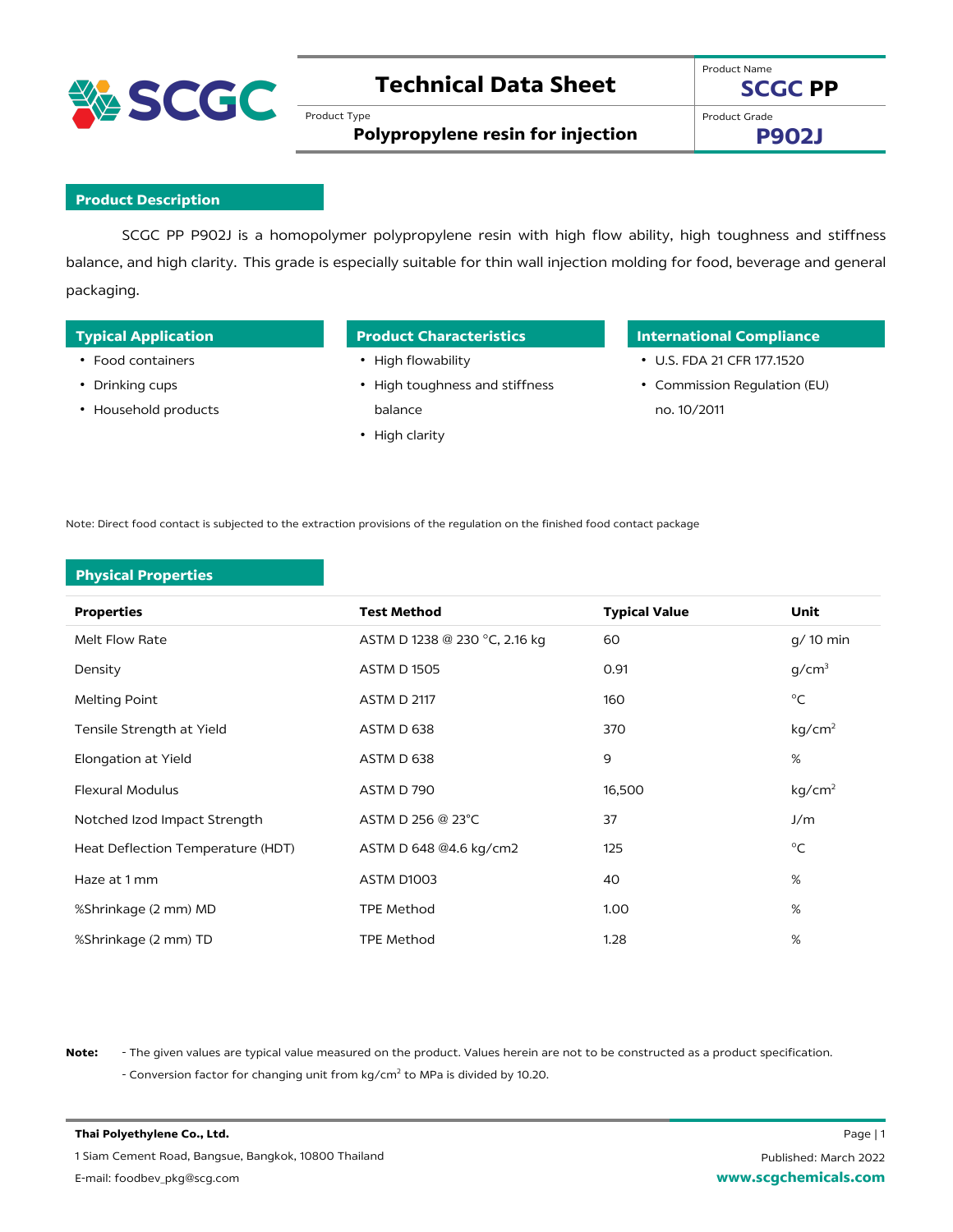

# **Technical Data Sheet**

Product Type

Product Name **SCGC PP**

**Polypropylene resin for injection**

Product Grade **P902J**

### **Processing Guidelines**

The actual processing conditions depend on each machine type, product size, mold design and environment. Recommended processing condition:

| Melt temperature: 210-230°C | Mold temperature: 10-50°C  | Injection speed: Fast    |
|-----------------------------|----------------------------|--------------------------|
| Pressure: Injection 40-80%  | Packing and Holding 30-60% | Back 10% of Max Pressure |

#### **Product Technical Assistance**

For technical assistance or further information on this product or any other SCG Chemicals' products, contact your SCG Chemicals technical service at the address or telephone number as specified below.

## **Product Available Form Product Packaging**

- 
- Pellet 25 kg loose bag
	- 25 kg stretch wrap palletized
	- 750 kg big bag
	- Sea bulk container

#### **Storage**

- Store in original container in tidy according to the manual of Handling and Storage from Thai Polyethylene Company Limited.
- Product(s) should be stored in dry and dust free location at temperature below 50 °C and protected from direct sunlight and/or heat, well-ventilated area, away from incompatible materials and food and drink, as this may lead to quality deterioration, which results in odour generation and colour changes and can have negative effects on the physical properties of this product.
- Keep container tightly closed and sealed until ready for use. Containers that have been opened must be carefully resealed and kept upright to prevent leakage. Do not store in unlabelled containers. Use appropriate containment to avoid environmental contamination.
- The storage area should be stable and not be slopped.

#### **Safety**

- The product is not classified as a hazardous material.
- Please see our Material Safety Data Sheet for details on various aspects of safety, recovery, and disposal of the products; for more information, contact your SCG Chemicals technical service.